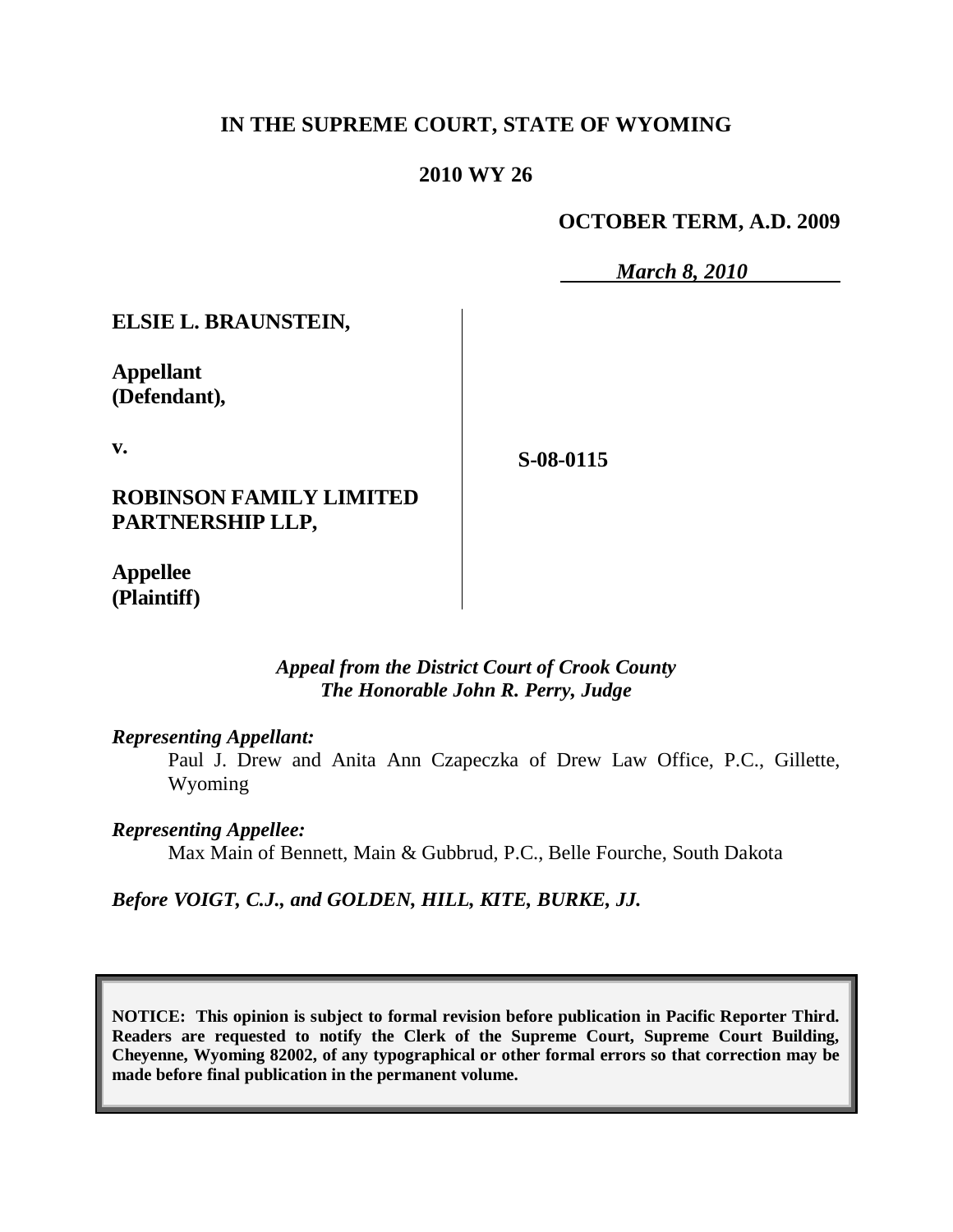[¶1] Since the earliest days of settlement and statehood, complaints and claims of adverse possession have occupied much of the time of the courts of Wyoming. Once again we are requested to grapple within that arena . . . .

*Snell v. Ruppert*, 582 P.2d 916, 917 (Wyo. 1978).

[¶2] Today, we consider the appeal of Elsie L. Braunstein (Braunstein), record owner of several parcels of land totaling 615.8 acres adjacent to ranch lands owned by the Robinson Family Limited Partnership LLP (Robinson) near Moorcroft, Crook County, Wyoming. Braunstein appeals the district court's order granting summary judgment to Robinson on its adverse possession complaint seeking title to Braunstein"s several parcels of land.

[¶3] Because we find that most of the evidentiary materials submitted by Robinson in support of its summary judgment motion are legally insufficient under the requirements of W.R.C.P. 56 and our summary judgment case law, and fail to show the absence of genuine issues of material fact associated with the elements of the claim of adverse possession, and because issues in this case raise important questions about the application of Wyoming"s "fence-out" doctrine in the context of an adverse possession claim, which questions require substantial factual development before they can be addressed, we reverse the district court's order granting summary judgment and remand for further proceedings consistent with this opinion.

#### **ISSUE**

[¶4] The dispositive issue in this case is whether Robinson properly supported its motion for summary judgment as required by W.R.C.P. 56 and our summary judgment case law.

## **BACKGROUND FACTS**

[¶5] The principal allegations of Robinson"s complaint seeking quiet title by adverse possession identified the property in question as the  $E\frac{\sqrt{2}}{3}W^{\frac{1}{4}}$  of Section 2, the NW<sup>1</sup>/4 of Section 11, and the E½NE¼ and S<sup>1</sup>/<sub>2</sub> (less State Highway of 24.2 acres) of Section 14, Township 49 North, Range 67 West, 6<sup>th</sup> P.M., Crook County, Wyoming, and averred: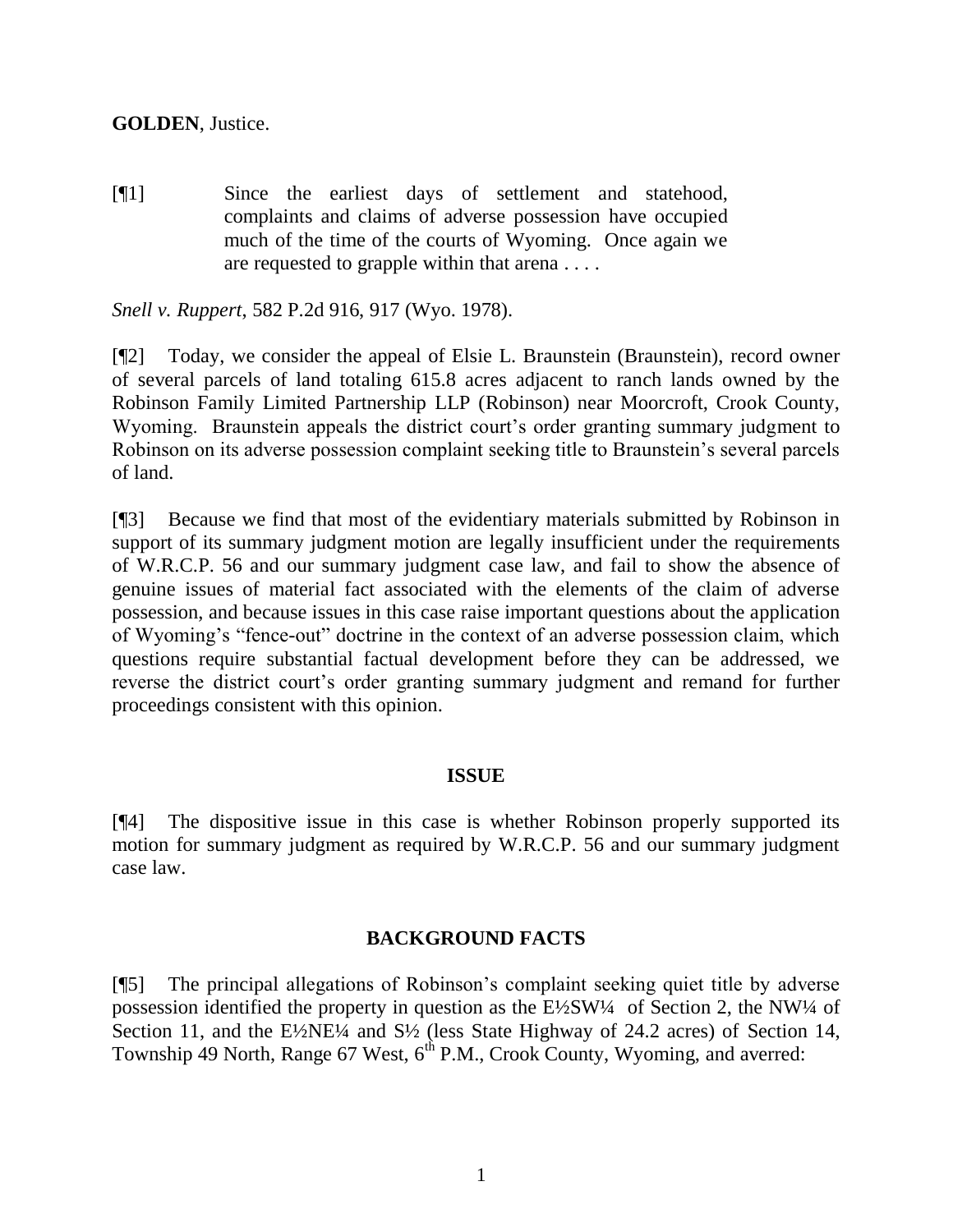Plaintiff and its predecessors in interest have had hostile, actual, open, notorious, exclusive, and continuous possession of the property under a claim of right for more than ten (10) years last past. During all of such time, plaintiff and its predecessors have enclosed the property with fence and have grazed their livestock on the property.

5.

Defendants claim an estate or interest in the property adverse to plaintiff. Defendants' claim is without any right whatever, and defendants have no estate, right, title, or interest in or to the property, or any part of the property.

[¶6] Braunstein filed her answer which admitted she claimed an estate or interest in the property adverse to Robinson and which denied each and every other allegation in the complaint. In her answer she also pleaded a counterclaim alleging she was the owner and entitled to possession of the property in question. Robinson filed its reply to that counterclaim denying those allegations, alleging the ten-year statutory bar under Wyo. Stat. Ann. § 1-3-103, and alleging estoppels, laches, and waivers.

[¶7] With the issues thus joined by the pleadings, the parties engaged in discovery. Without addressing at this point in the opinion either the substantive sufficiency or admissibility of the evidence developed in that discovery, we can say that the parties generally agree for background purposes that Braunstein is the record owner of and has paid the property taxes assessed against the property and Robinson claims satisfaction of the several elements of adverse possession with respect to that property.

[¶8] On May 18, 2006, Braunstein filed her motion for summary judgment with accompanying evidentiary materials. Robinson opposed that motion. On October 19, 2006, the district court filed its decision letter in which it announced that Braunstein "has failed to demonstrate that there are no material issues of fact and that [she] is due judgment as a matter of law. Accordingly, each party"s motion for summary judgment is denied." The district court's order was filed on November 15, 2006.

[¶9] On December 3, 2007, Robinson filed its motion for summary judgment with accompanying evidentiary materials. Those evidentiary materials were:

1. Alden C. Robinson"s June 23, 2006, affidavit.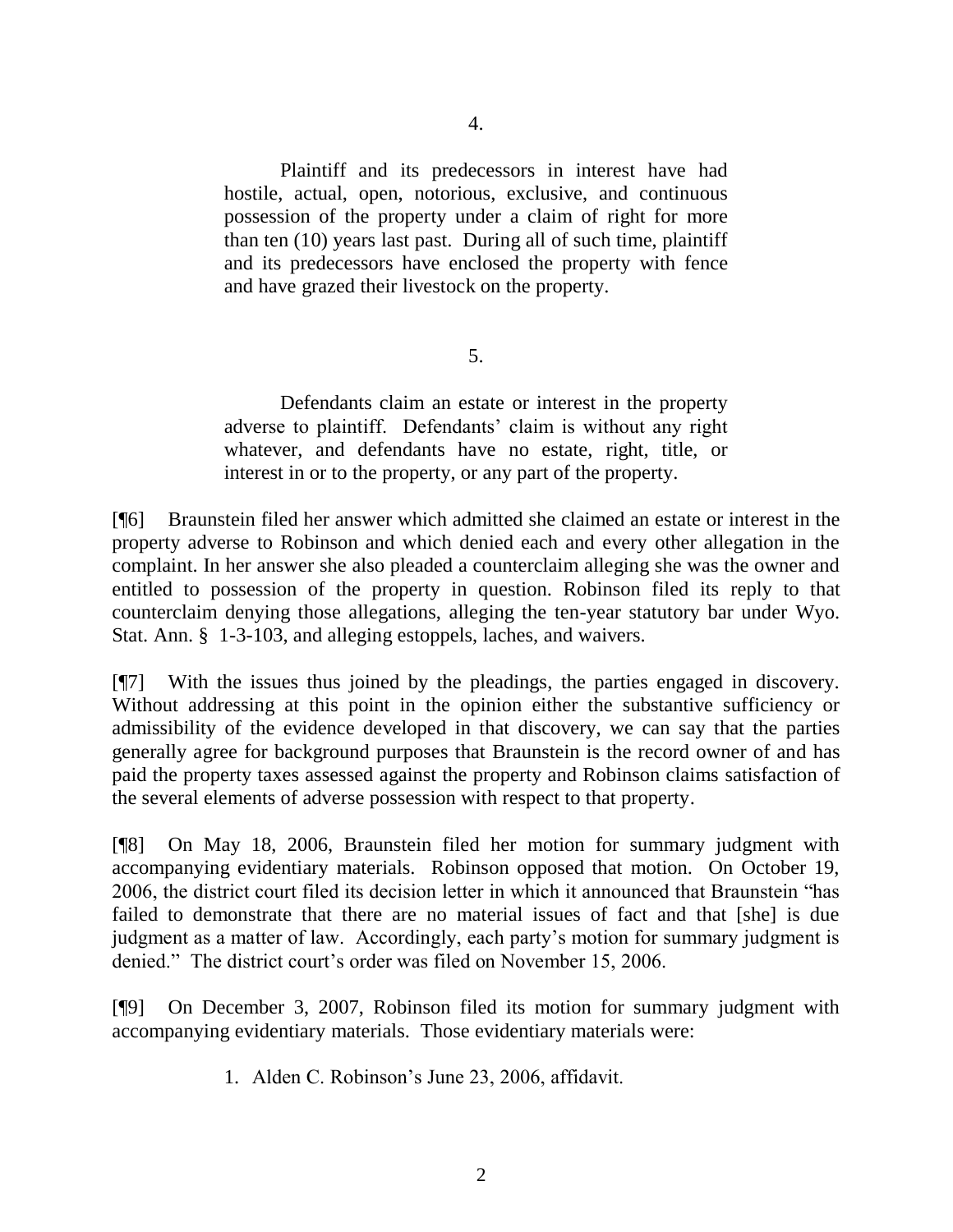- 2. Justen T. Robinson"s June 23, 2006, affidavit.
- 3. Justen T. Robinson"s Second Affidavit dated November 13, 2007.
- 4. Donald D. Zacher"s October 24, 2007, affidavit.
- 5. June 9, 1976, Quitclaim Deed conveying the property to Melvin A. Braunstein and Elsie L. Braunstein.
- 6. Defendant Elsie L. Braunstein"s Answers to Plaintiff"s First Interrogatories.
- 7. The Robinson conveyances of the family ranch lands surrounding the property.
- 8. Elsie L. Braunstein"s deposition.

[¶10] On May 21, 2008, the district court filed its order granting summary judgment in Robinson's favor, which order incorporated by reference the district court's decision letter which had been filed on April 9, 2008. This appeal followed.

#### **STANDARD OF REVIEW**

[¶11] As noted above, Braunstein filed a motion for summary judgment which the district court denied, and more than six months later Robinson filed its motion for summary judgment. In the district court's decision letter announcing its grant of Robinson"s motion, it stated:

> Preliminarily, the court notes that the issues presented in the motion are not wholly distinct from those addressed in the first motion for summary judgment filed by [Braunstein]. However, the court has determined to treat the current motion in the vein of a cross-motion to that of [Braunstein]. Certain details and facts have been expanded upon and clarified. The court will, therefore, re-evaluate both motions based on the evidence presented by each party to date.

In *State v. Homar*, 798 P.2d 824 (Wyo. 1990), this Court was faced with a similar situation where all of the parties had filed motions for summary judgment but the district court had granted only one of them. *Id.* at 825. Stating that we were reviewing only the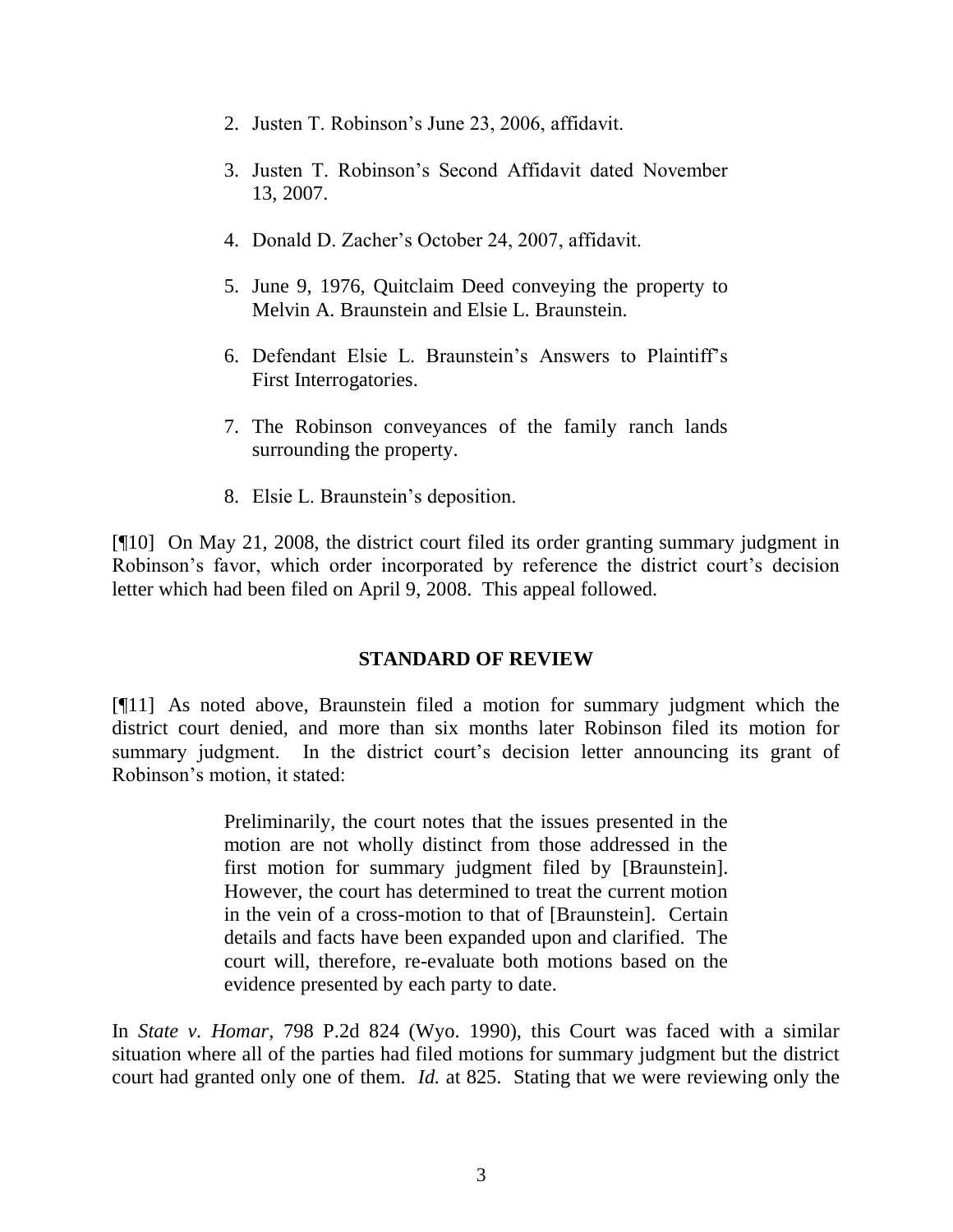propriety of the district court's granting the Homars' motion for summary judgment, we explained:

> The fact that all parties filed motions for summary judgment does not require the trial court to grant any of the motions and preclude the need for a trial. 10A Wright, Miller & Kane, *Federal Practice and Procedure: Civil 2d* § 2720, pp. 16-25 (1983). Second, the denial of a summary judgment motion is not reviewable as it is not a final order. *Kimbley v. City of Green River*, 663 P.2d 871, 888 (Wyo.1983); *see* W.R.A.P. 1.04 and 1.05. Thus, our review of a grant of a summary judgment motion is the same whether the review is of a grant of the first motion filed or of a cross-motion. *See, e.g., Stratman v. Admiral Beverage Corp*., 760 P.2d 974 (Wyo. 1988). The propriety of the court's granting the Homars' motion for summary judgment is reviewed in this appeal.

*Homar,* 798 P.2d at 825-26.

[¶12] In the appeal before us now, we make it clear that we are reviewing only the propriety of the district court's granting Robinson's motion for summary judgment.

[¶13] All courts and practicing attorneys in this state know that summary judgment procedure is governed by Rule 56 of the Wyoming Rules of Civil Procedure. This Court"s cases are legion in which we discuss and explain the application of the important legal principles contained in that rule to all manner of claims litigated in our courts. In the case before us, Robinson is the party seeking to recover on its adverse possession claim and, under Rule 56(a), it has moved with supporting affidavits, a deposition, answers to interrogatories, and other material for a summary judgment in its favor upon that claim. As Rule 56(c) provides, "[t]he judgment sought shall be rendered forthwith if the pleadings, depositions, answers to interrogatories . . . together with the affidavits, if any, show that there is no genuine issue as to any material fact and that the moving party is entitled to a judgment as a matter of law." Because Robinson has supported its motion with affidavits, Rule 56(e) becomes applicable. That provision requires that supporting affidavits "shall be made on personal knowledge, shall set forth such facts as would be admissible in evidence, and shall show affirmatively that the affiant is competent to testify to the matters stated therein. Sworn or certified copies of all papers or parts thereof referred to in an affidavit shall be attached thereto or served therewith." We require that "[t]he material presented to the trial court as a basis for a summary judgment should be as carefully tailored and professionally correct as any evidence which is admissible to the court at the time of trial." *Newton v. Misner*, 423 P.2d 648, 650 (Wyo. 1967); *see also White v. Woods*, 2009 WY 29A, ¶ 18, 208 P.3d 597, 602 (Wyo. 2009).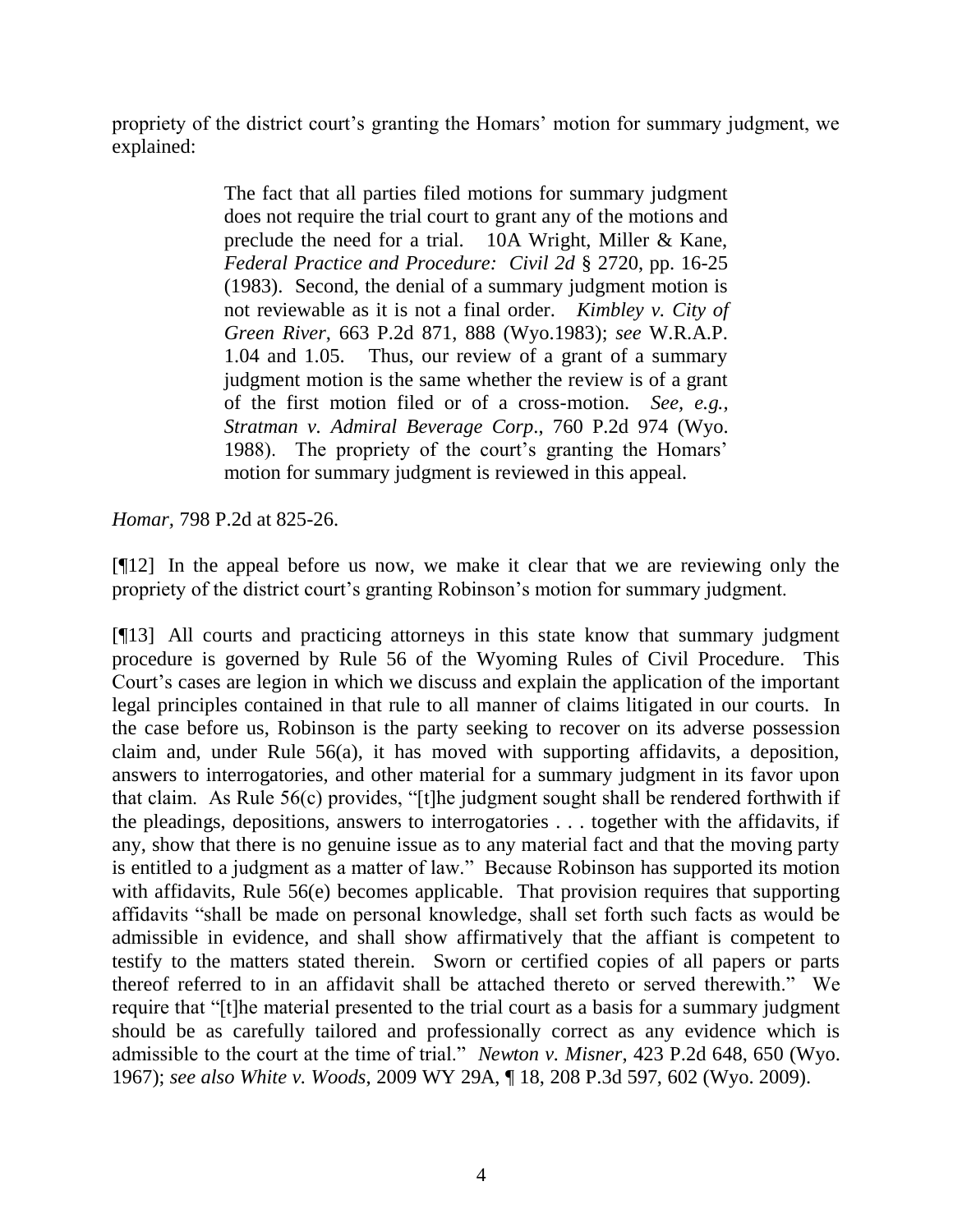[¶14] In many cases we have found summary judgment material that failed this requirement. *See, e.g., Bangs v. Schroth*, 2009 WY 20, 201 P.3d 442 (Wyo. 2009) (affidavit insufficient for failing to state specific facts, for stating only categorical assertions of ultimate facts without specific supporting facts, and for failing to attach sworn or certified copies of papers referred to in affidavit); *Greenwood v. Wierdsma,* 741 P.2d 1079 (Wyo. 1987) (same); *Western Surety Co. v. Town of Evansville*, 675 P.2d 258 (Wyo. 1984) (affidavit containing significant opinions and conclusions that may be critical in the outcome of the case must reveal the underlying facts and basis and must have attached documents referred to in affidavit); *Blackmore v. Davis Oil Co.*, 671 P.2d 334 (Wyo. 1983) (conclusory affidavit which does not contain specific facts indicating presence or absence of genuine issue of material fact is inadequate); *Bancroft v. Jagusch*, 611 P.2d 819 (Wyo. 1980) (bald conclusion type statement that party is or is not negligent contends for the ultimate issue to be decided by the fact finder and is inadmissible in evidence at trial); *Keller v. Anderson*, 554 P.2d 1253 (Wyo. 1976) (affidavit containing only affiant"s conclusions and hearsay unsupported by competent material factual statements cannot be used by court in disposing of summary judgment motion); *and see also Rizkallah v. Conner*, 952 S.W.2d 580, 586-88 (Tex. App. 1997), for informative discussion of insufficient affidavit containing conclusory statements, subjective opinion, and objectionable legal conclusions lacking specific facts.

[¶15] Rule 56(e) further provides that if the movant has made and supported its motion as required, "an adverse party may not rest upon the mere allegations or denials of [its] pleadings," but that party"s response, "by affidavits or as otherwise provided in this rule, must set forth specific facts showing that there is a genuine issue for trial." However, the non-moving party has no obligation to counter the motion with materials beyond the pleadings until the movant has made a prima facie showing that genuine issues of material fact do not exist. *Bangs*, ¶ 20, 201 P.3d at 452. Because the Wyoming Rules of Civil Procedure were adopted to promote an orderly and efficient means for handling and disposing of litigation, "[c]ompliance with these rules of procedure in summary judgment matters is mandatory." *Platt v. Creighton*, 2007 WY 18, ¶ 9, 150 P.3d 1194, 1199 (Wyo. 2007).

[¶16] We have well-established standards for reviewing a district court's order granting summary judgment:

> We treat the summary judgment movant's motion as though it has been presented originally to us. We use the same materials in the record that was before the district court. Using the materials in the record, we examine them from the vantage point most favorable to the nonmoving party opposing the motion, giving that party the benefit of all favorable inferences which may fairly be drawn from the materials.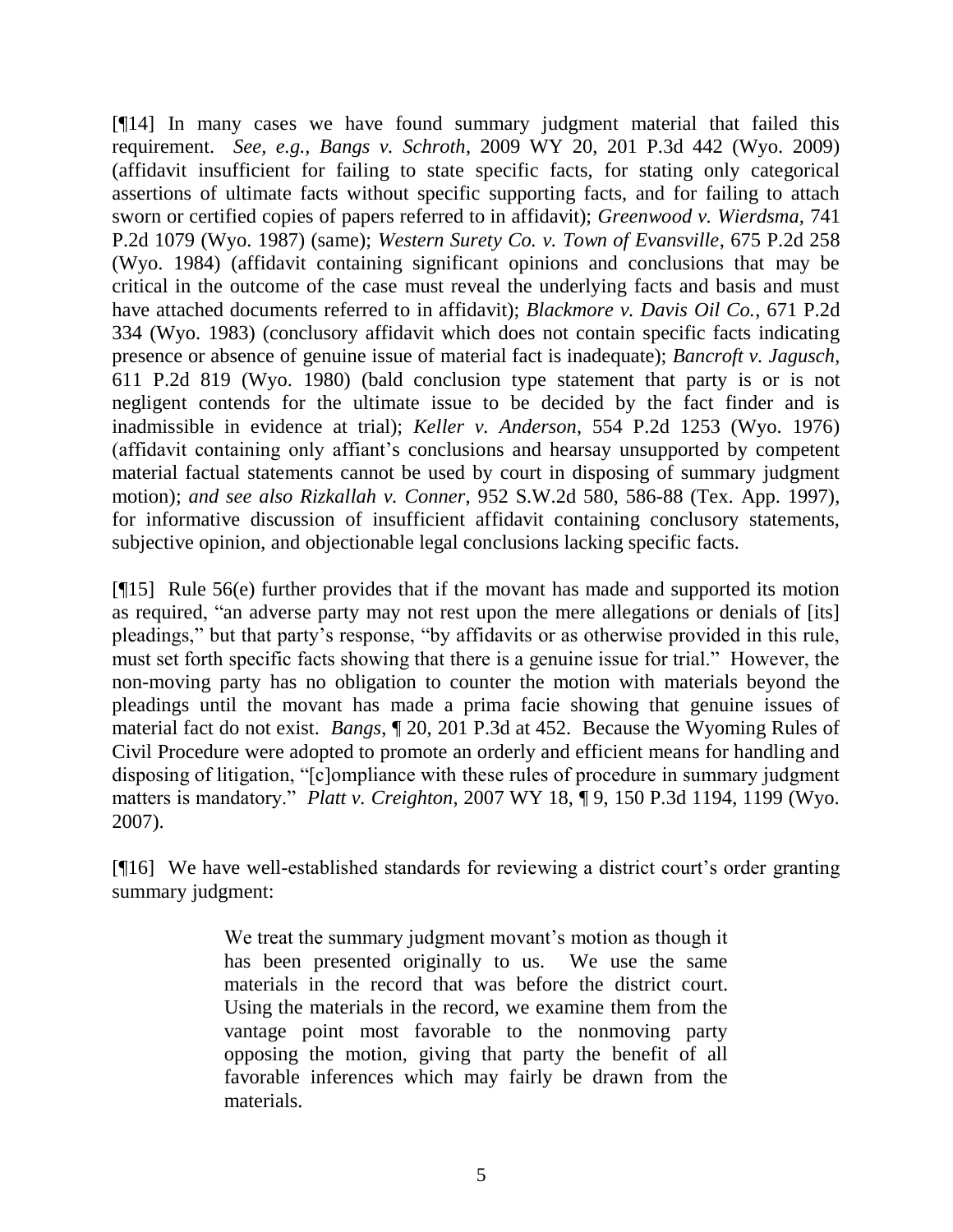*Bangs*, ¶ 20, 201 P.3d at 452 (internal citations omitted). "Summary judgment is a drastic remedy designed to pierce the formal allegations and reach the merits of the controversy, but only where no genuine issue of material fact is present." *Mathisen v. Thunder Basin Coal Co., LLC*, 2007 WY 161, ¶ 9, 169 P.3d 61, 64 (Wyo. 2007). Our appellate review is de novo with no deference afforded the district court's determinations. *Bangs*, ¶ 20, 201 P.3d at 452. With respect to the term "genuine issue of material fact," we have said:

> Materiality of a fact depends upon it having some legal significance so that it establishes or refutes some essential element of a cause of action or defense asserted by one of the parties. In any given case, the materiality of any facts is limited by the pertinent legal standard[s] for the asserted claim and for the corresponding defenses to that claim.

*Roussalis v. Wyoming Medical Center, Inc.,* 4 P.3d 209, 228 (Wyo. 2000) (internal quotation marks and citations omitted).

[¶17] In the present case, the materiality of any facts is limited by the essential elements of Robinson"s asserted claim of adverse possession. Those elements are well-established in our jurisprudence:

> In order to establish adverse possession, the claiming party must show actual, open, notorious, exclusive and continuous possession of another"s property which is hostile and under claim of right or color of title. *Rutar Farms & Livestock, Inc. v. Fuss,* 651 P.2d 1129, 1132 (Wyo. 1982); *City of Rock Springs v. Sturm,* 39 Wyo. 494, 502, 273 P. 908, 910 (1929). Possession must be for the statutory period, ten years. W.S. 1-3-103 (1988).

*Hillard v. Marshall*, 888 P.2d 1255, 1258 (Wyo. 1995). We have further observed:

[T]here is a presumption in favor of the record title holder which can be rebutted if the adverse possession claimant makes, in the absence of explanatory circumstances to the contrary, a *prima facie* case of adverse possession, whereupon the burden shifts back to the record title holder who must produce evidence contrary to the presumption by showing that the claimant's possession was permissive. If the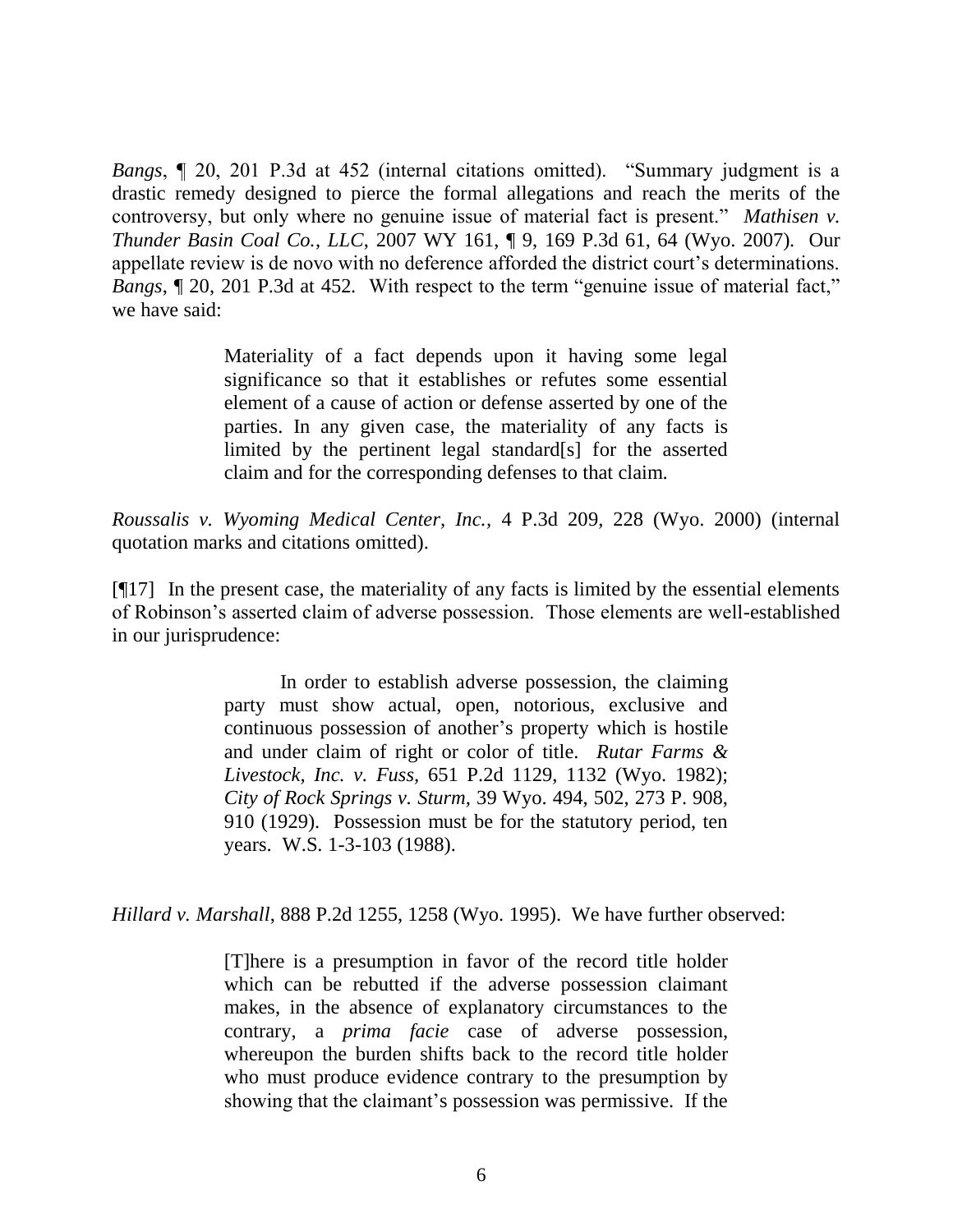title holder can do that, then it becomes a question of weight and credibility to be determined by the trier of fact.

*Id.* at 1261. One cannot acquire title by adverse possession, however, if its use of the property is shown to be permissive. *Id.* at 1259.

[¶18] Many of the adverse possession cases from this Court and the courts of our sister states have identified certain material facts associated with these elements. A nonexhaustive list would include:

1. An adverse possession claimant"s failure to pay taxes on the disputed property, while not conclusive, is a fact to be weighed along with the other circumstances in the case and tends to weaken a claim of ownership by adverse possession. *Cook v. Eddy*, 2008 WY 111, ¶ 22, 193 P.3d 705, 712 (Wyo. 2008) (bench trial); *Turner v. Floyd C. Reno & Sons, Inc.*, 769 P.2d 364, 368 (Wyo. 1989) (bench trial); *Doenz v. Garber*, 665 P.2d 932, 937 (Wyo. 1983) (bench trial); *Rutar Farms & Livestock, Inc. v. Fuss*, 651 P.2d 1129, 1135 (Wyo. 1982) (bench trial).

2. The failure of an adverse possession claimant and its ancestors to execute any title instruments affecting the disputed property although they did execute such instruments affecting the property held by them under their deed is a fact to be weighed along with the other circumstances in the case. *Rutar Farms*, 651 P.2d at 1135 (bench trial); *Meyer v. Ellis*, 411 P.2d 338, 340-41 (Wyo. 1966) (bench trial); *Tissino v. Mavrakis*, 67 Wyo. 560, 587, 228 P.2d 106, 116 (Wyo. 1951) (bench trial).

3. Whether an adverse possession claimant or its ancestors told anyone that they claimed the disputed property as their own or whether that claim was well known in the community are facts to be weighed along with the other circumstances in the case. *Rutar Farms*, 651 P.2d at 1134 (bench trial); *Meyer*, 411 P.2d at 343 (bench trial).

4. The presence, quality, location, and purpose of fencing in relation to the disputed property and property adjacent to it are facts to be weighed along with the other circumstances in the case. "A fence enclosing land may be sufficient under some circumstances, and not under others . . . . In case of doubt, the question must be submitted to [the trier of fact] . . . ." *City of Rock Springs v. Sturm*, 39 Wyo. 494, 517-18, 273 P. 908, 916 (1929). *See also Rutar Farms*, 651 P.2d at 1134 (bench trial); *Shores v. Lindsay*, 591 P.2d 895, 901-02 (Wyo. 1979) (bench trial). There are cases involving fences of convenience which raise the question of permissive use which would defeat a claim of adverse use. *See, e.g., Addison v. Dallerosa-Handrich*, 2007 WY 110, 161 P.3d 1089 (Wyo. 2007) (bench trial); *Gillett v. White*, 2007 WY 44, 153 P.3d 911 (Wyo. 2007) (summary judgment); *Davis v. Chadwick*, 2002 WY 157, 55 P.3d 1267 (Wyo. 2002) (bench trial); *Kimball v. Turner*, 993 P.2d 303 (Wyo. 1999) (bench trial); *Hillard v. Marshall*, 888 P.2d 1255 (Wyo. 1995) (bench trial); and *Turner v. Floyd C. Reno & Sons,*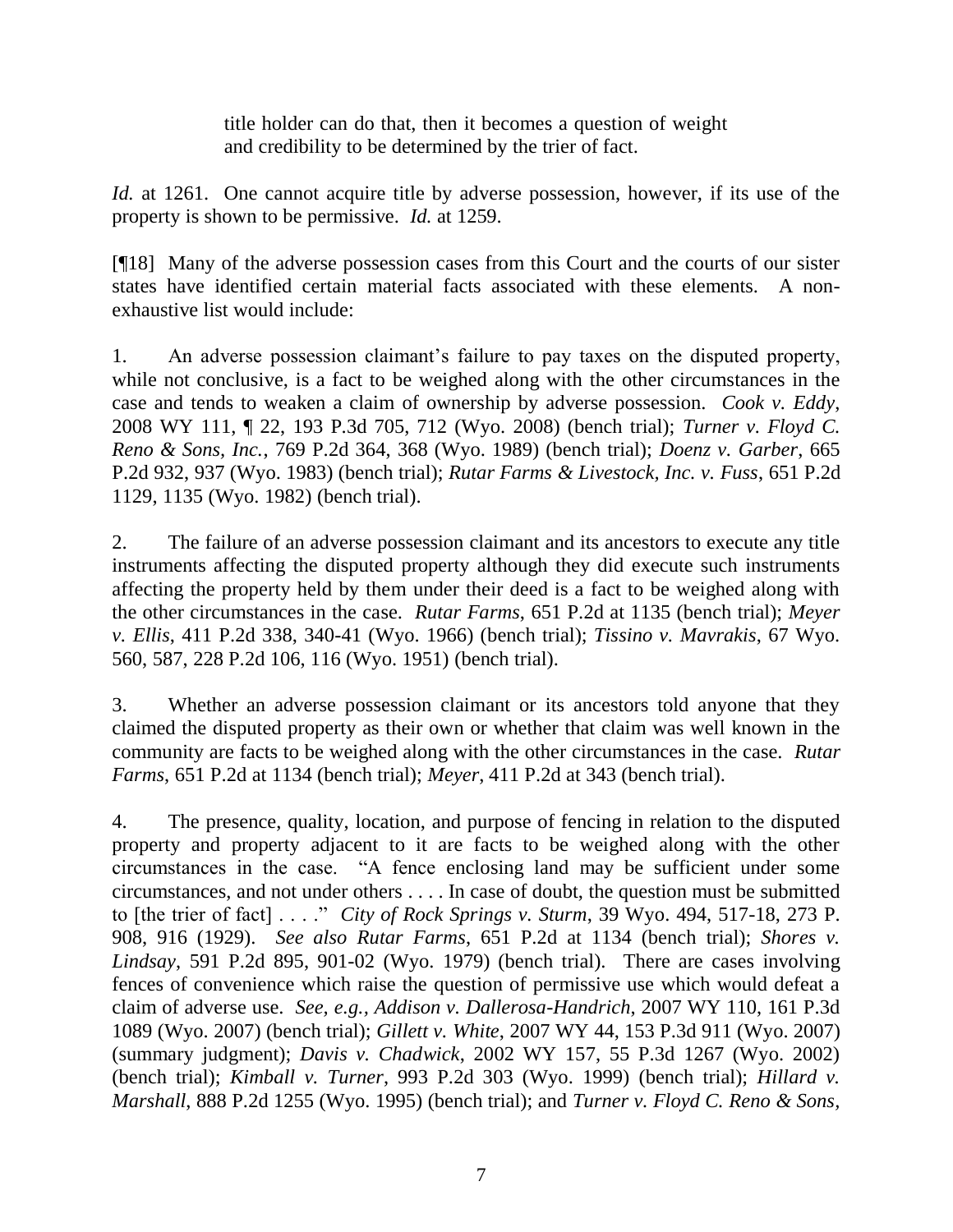*Inc.*, 769 P.2d 364 (Wyo. 1989) (bench trial). There are cases involving casual or incidental fences which suggest permissive use and cases involving intentional or designed fences which suggest hostile use. *See, e.g., DeArman v. Surls*, 618 S.W.2d 88 (Tex. Civ. App. 1981) (jury trial); *McDonnold v. Weinacht,* 465 S.W.2d 136 (Tex. 1971) (jury trial); *Wortham v. Nevins*, 383 S.W.2d 467 (Tex. Civ. App. 1964) (bench trial) (cited in *Shores*, 591 P.2d at 902 n.2); *Orsborn v. Deep Rock Oil Corp.*, 267 S.W.2d 781 (Tex. 1954) (bench trial).

5. The purpose and type of fencing (for convenience, casual or designed) becomes an important factual issue when an adverse possession claimant uses the disputed property for grazing livestock. In Wyoming and other western states the "fence-out" doctrine has long prevailed as recognized in the following passage in *Martin v. Platte Valley Sheep Co.*, 12 Wyo. 432, 450-51, 76 P. 571, 574-75 (1904):

> The common law rule requiring the owner of cattle to confine them or in default thereof to answer for any damages occasioned by their trespasses upon the lands of another is abrogated, or, rather, never obtained, in this State, nor in the other western states. Indeed, that rule was either not adopted or has been abrogated by statute in a number of other states, notably in Virginia, West Virginia, Mississippi and Texas, and at times in the history of some of the states of the east and middle west, a different rule was held to obtain either in consequence of custom or necessity, or the express provision of statute.

> In this State cattle are permitted to run at large; and the principle in force here is that no actionable trespass is committed when domestic animals lawfully at large wander upon and depasture the unenclosed lands of a private owner. (*Cosgriff v. Miller*, 10 Wyo. 190[, 68 P. 206 (1902)]; *State v. Johnson*, 7 Wyo. 512[, 54 P. 502 (1898)]; *Hecht v. Harrison*, 5 Wyo. 279[, 40 P. 306 (1895)]). But it is well settled that this principle will not permit the owner of such animals to wilfully and knowingly drive them upon the premises of another, although unenclosed. (*Cosgriff v. Miller*, *supra*, and cases cited.) Under the operation of the principle aforesaid, it is incumbent upon a land owner, in order to prevent domestic animals lawfully at large from wandering and trespassing thereon, to properly enclose his land; but if he allows it to remain unenclosed, and the cattle of others, lawfully at large, wander upon and depasture it, the owner of such cattle will not be guilty of an actionable trespass.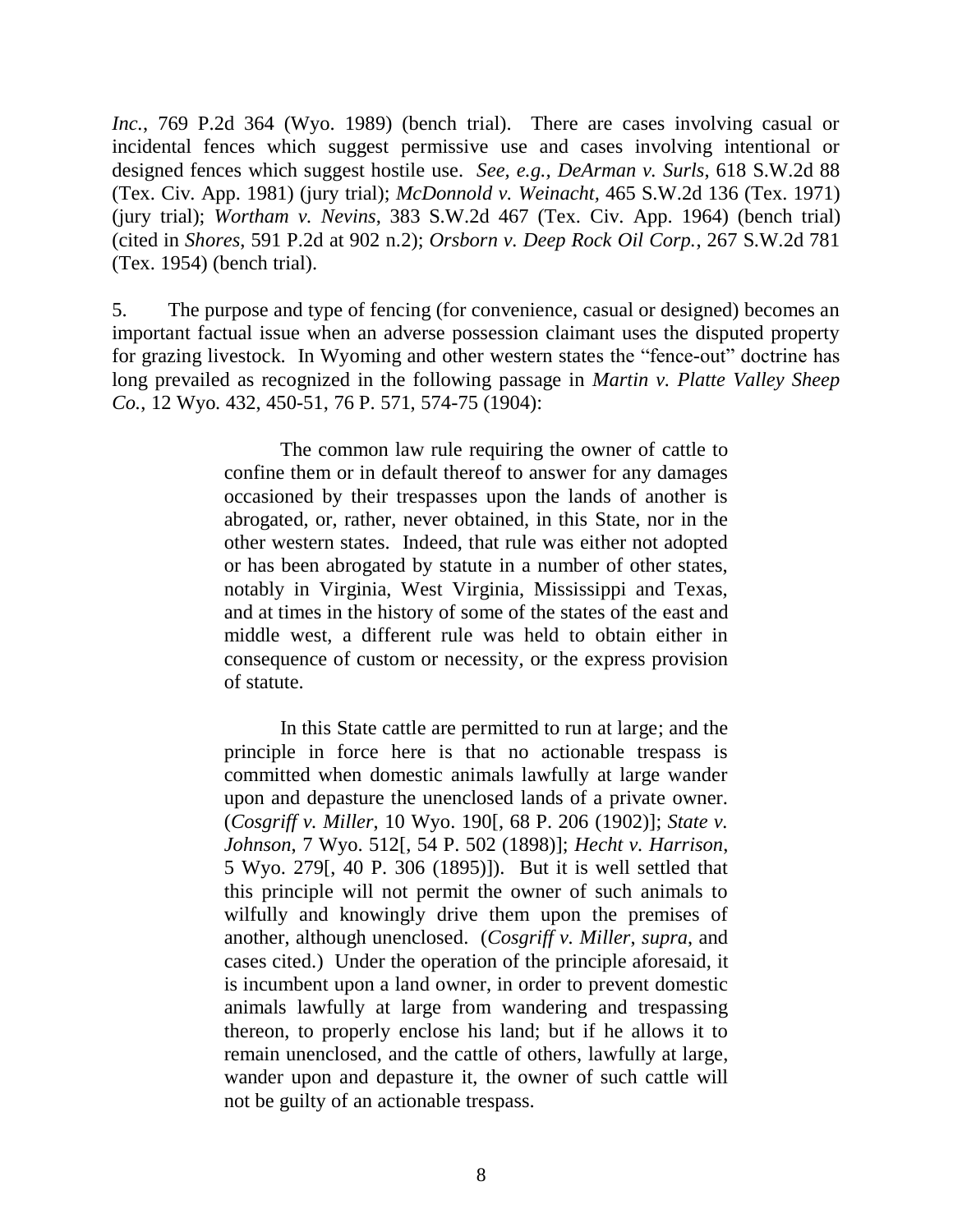*See also R.O. Corp. v. John H. Bell Iron Mountain Ranch Co.*, 781 P.2d 910, 912 (Wyo. 1989) (owner of unfenced pasture that is enclosed by neighbor"s pasture cannot recover depasture damages caused by neighbor's cattle that roamed freely from neighbor's pasture onto owner"s unfenced pasture); *Garretson v. Avery*, 26 Wyo. 53, 60, 176 P. 433, 434 (1918); *Hardman v. King*, 14 Wyo. 503, 509-10, 85 P. 382, 383-84 (1906); *Haskins v. Andrews*, 12 Wyo. 458, 471-72, 76 P. 588, 590 (1904); and *Cosgriff Bros. v. Miller*, 10 Wyo. 190, 220-21, 68 P. 206, 211 (1902). *See England v. Hing,* 459 P.2d 498, 501-02 (Ariz. 1969) (owners of large acreage ranch that is fenced around its exterior boundary whose cattle roam freely and graze on unfenced mining claims lying within the ranch's exterior fence not entitled to adverse possession title where "fence-out" doctrine prevails); *De Las Fuentes v. Macdonell*, 20 S.W. 43, 44 (Tex. 1892) (same); and Jennifer E. Starr, Comment, *Casual and Designed Enclosures: How Texas Courts Determine Adverse Possession*, 44 Baylor L. Rev. 921 (1992).

6. In cases in which the adverse possession claimant rests its claim on the grazing of livestock on the disputed property, material facts include whether the property is suitable for grazing and pasturage, whether the grazing livestock were placed on the adverse claimant"s own lands and then roamed freely or strayed onto the disputed property or whether the adverse claimant purposely drove its livestock onto the disputed property and kept them there each year during the full period of the growing season, whether the adverse claimant pastured its grazing livestock on the disputed property sporadically or for the full period of each growing season, whether the disputed property was separately enclosed with its own fence and the adverse claimant placed its grazing livestock within that fenced enclosure, and the number of such grazing livestock using the disputed property for the full period of each growing season. *See, e.g., Davis,* ¶ 11, 55 P.3d at 1271 (bench trial); *Hillard*, 888 P.2d at 1260-61 (bench trial); *Turner*, 769 P.2d at 368 (bench trial); *Rutar Farms,* 651 P. 2d at 1132-34 (bench trial); *Farella v. Rumney*, 649 P.2d 185, 186-87 (Wyo. 1982) (bench trial); *Shores*, 591 P.2d at 900-02 (bench trial); *and see McDonnold v. Weinacht*, 465 S.W.2d 136 (Tex. 1971) (jury trial); *England v. Hing*, 459 P.2d 498 (Ariz. 1969) (bench trial); *DeArman v. Surls*, 618 S.W.2d 88 (Tex. Civ. App. 1981) (jury trial); *Wortham v. Nevins*, 383 S.W.2d 467 (Tex. Civ. App. 1964) (bench trial); *Orsborn v. Deep Rock Oil Corp.*, 267 S.W.2d 781 (Tex. 1954) (bench trial).

[¶19] Considering the nature and extent of the material facts associated with the elements of a claim of adverse possession, this Court considers an adverse possession action to be "peculiarly factual in nature." *Farella*, 649 P.2d at 186; *Snell v. Ruppert*, 582 P.2d 916, 917 (Wyo. 1978). In *Rutar Farms,* we noted that the trial court"s forty findings of fact and seventeen conclusions of law demonstrated "a consideration of the complex and vigorously disputed factual issues and of the multiple principles of law" involved in an adverse possession action. 651 P.2d at 1137. We have recognized that in such actions "the possession must be 'with the intent' to assert such adverse claim against the true owner, thus the intention of the parties involved most often is controlling with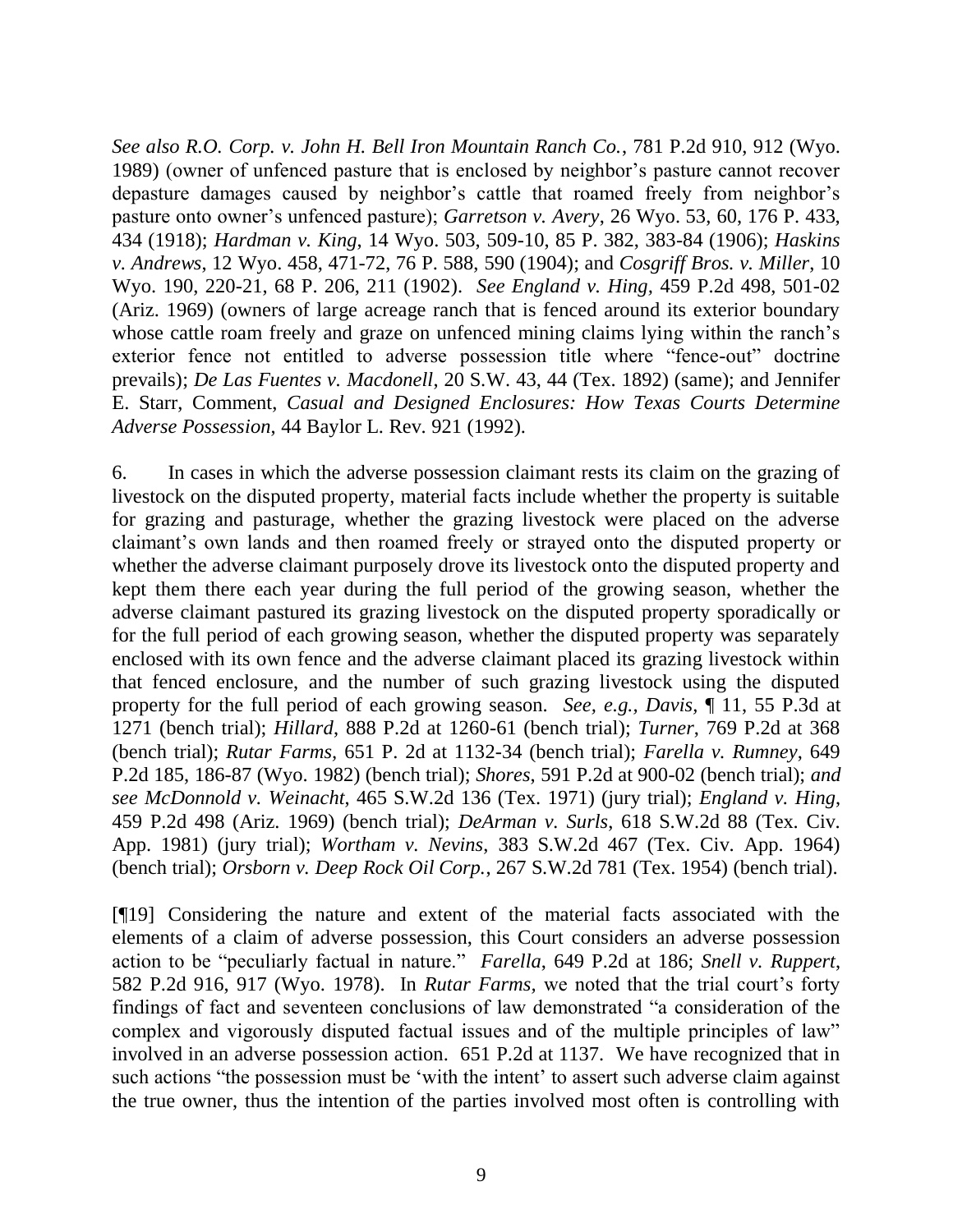doubtful situations to be submitted to the trier of facts. The intention may be established by words or acts." *Gray v. Fitzhugh*, 576 P.2d 88, 90 (Wyo. 1978) (internal citations omitted); *accord*, *Rutar Farms*, 651 P.2d at 1135. We have maintained that "[t]he intent to assert an adverse claim must be established by objective evidence, that is there must be objective indications of an intent to adversely possess the land of another. Testimony as to the claimant"s subjective intent does not suffice." *Ferguson v. Ferguson*, 739 P.2d 754, 757 (Wyo. 1987). In those actions that by their nature are factually dependent, appellate review of a grant of summary judgment is subject to more exacting scrutiny. *Cornelius v. Powder River Energy Corp., Inc.*, 2007 WY 30, ¶ 10, 152 P.3d 387, 390 (Wyo. 2007). Our case law is clear that the elements of an adverse possession claim and of a prescriptive rights claim are quite similar. *See Boykin v. Carbon Cty. Bd. of Comm'rs*, 2005 WY 158, ¶¶ 14-15, 124 P.3d 677, 681-82 (Wyo. 2005); *A.B. Cattle Co. v. Forgey Ranches, Inc.,* 943 P.2d 1184, 1188-89 (Wyo. 1997); *Mueller v. Hoblyn*, 887 P.2d 500, 507 (Wyo. 1994); *Koontz v. Town of Superior*, 746 P.2d 1264, 1267-68 (Wyo. 1987); *Shumway v. Tom Sanford, Inc.,* 637 P.2d 666, 669 (Wyo. 1981); *Gray*, 576 P.2d at 90-91; and William G. Ackerman and Shane T. Johnson, Comment, *Outlaws of the Past: A Western Perspective on Prescription and Adverse Possession*, 31 Land & Water L. Rev. 79, 86-89 (1996) (describing the similarities and differences of the two claims). Such claims are not favored in the law. *A.B. Cattle Co.*, 943 P.2d at 1189; *Mueller*, 887 P.2d at 507; *Prazma v. Kaehne*, 768 P.2d 586, 589 (Wyo. 1989).

[¶20] For the above and foregoing reasons, our appellate review of the district court"s grant of summary judgment in this case shall proceed with more exacting scrutiny.

#### **DISCUSSION**

[¶21] The heart of Robinson"s complaint is the averment that it "and its predecessors in interest have had hostile, actual, open, notorious, exclusive, and continuous possession of the property under a claim of right for more than ten (10) years last past. During all of such time, plaintiff and its predecessors have enclosed the property with fence and have grazed their livestock on the property." Braunstein"s answer of general denial had the effect of putting every material allegation in that complaint in dispute. W.R.C.P. 8(b); *State Bank of Wheatland v. Bagley Bros., et al.,* 44 Wyo. 456, 13 P.2d 564 (1932); *see also Grimsley v. Estate of Spencer*, 670 P.2d 85, 93 (Mont. 1983). With the issues thus joined, it became Robinson"s burden to prove those elements of adverse possession with admissible evidence of specific facts. When Robinson filed its motion for summary judgment, it was required to submit evidentiary material that was as carefully tailored and professionally correct as any evidence which was admissible to the court at the time of trial. We will now examine and evaluate Robinson"s evidentiary materials according to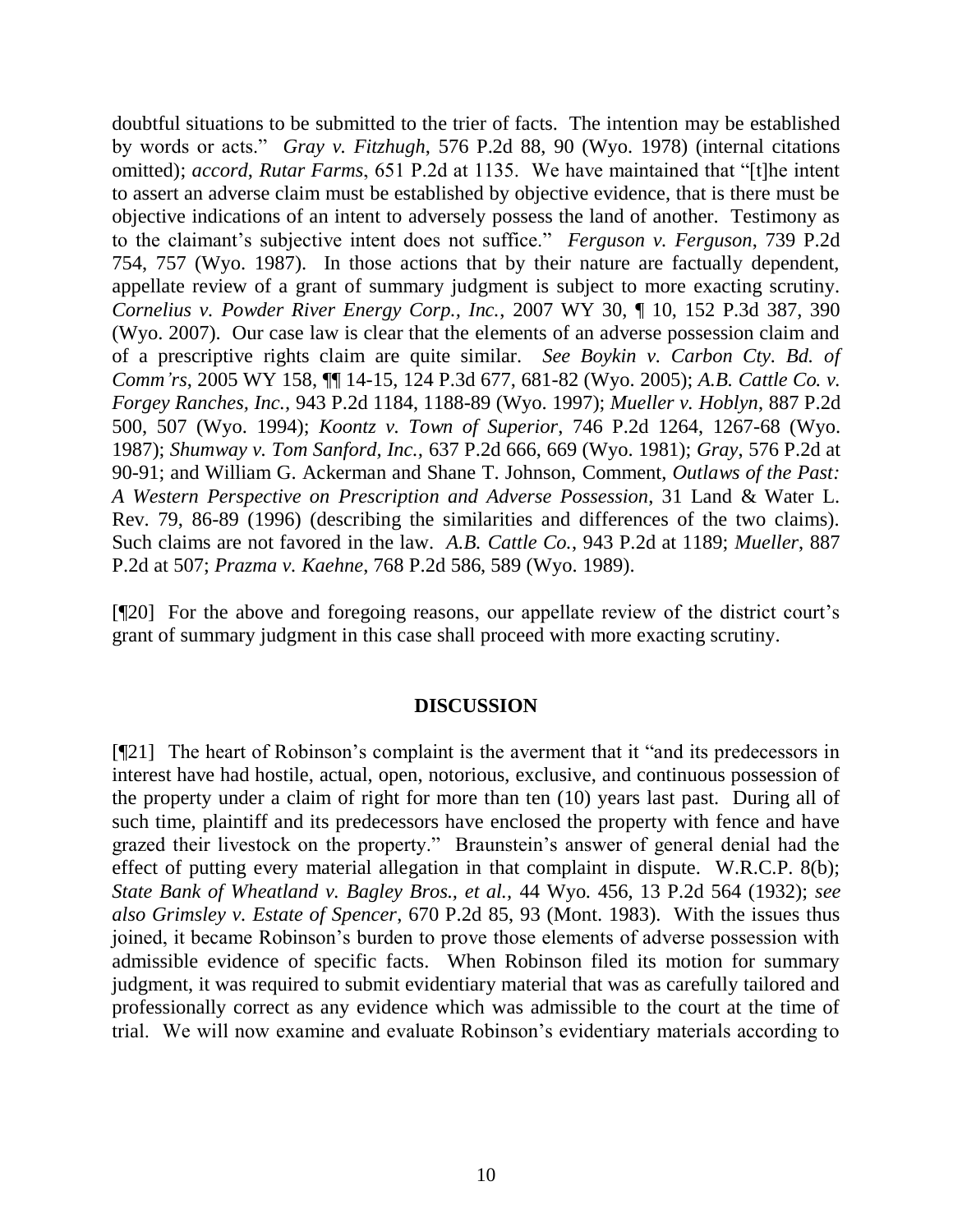that requirement in light of our previous identification of the material facts associated with the elements of an adverse possession claim.<sup>1</sup>

# **1. Affidavit of Alden C. Robinson dated June 23, 2006**

[¶22] This affidavit states:

 $\overline{a}$ 

1. I am one of the general partners of ROBINSON FAMILY LIMITED PARTNERSHIP LLP.

2. I was born November 9, 1923 in Moorcroft, Wyoming.

3. I grew up on the family ranch in Crook County. I graduated from Moorcroft high school. While growing up on the family ranch, I helped with all ranching work, including fencing and moving and working livestock. I lived continuously on the family ranch until 1994, when my wife, Effie, and I moved to the town of Moorcroft, Wyoming. The Moorcroft city limits border our family ranch.

4. The family ranch lands are adjacent to the property described in the complaint in this matter (the "property"). While I was growing up on the family ranch and helping with the ranch work, we openly claimed the property as our own and continuously possessed and used it as our own by enclosing the property with our fences and grazing our livestock on it. We did not allow anyone else to use the property. Our claim to the property, and our possession and use of it, were known in the community.

5. In 1957, my brother, Lucian H. Robinson, Jr., and I purchased the family ranch lands from our father"s estate. My brother and I continued to openly claim the property as our own, and continuously possessed and used it as our own by enclosing the property with our fences and grazing our livestock on it. We did not allow anyone else to use the

<sup>&</sup>lt;sup>1</sup> That Braunstein did not move to strike Robinson's evidentiary materials submitted in support of its summary judgment motion does not mean that this Court would consider these materials as though they were legally sufficient to meet the requirements of W.R.C.P. 56 and our summary judgment case law. A movant is not relieved of meeting those requirements in the absence of a non-movant's objections and motion to strike. *Keller v. Anderson*, 554 P.2d 1253, 1262 (Wyo. 1976).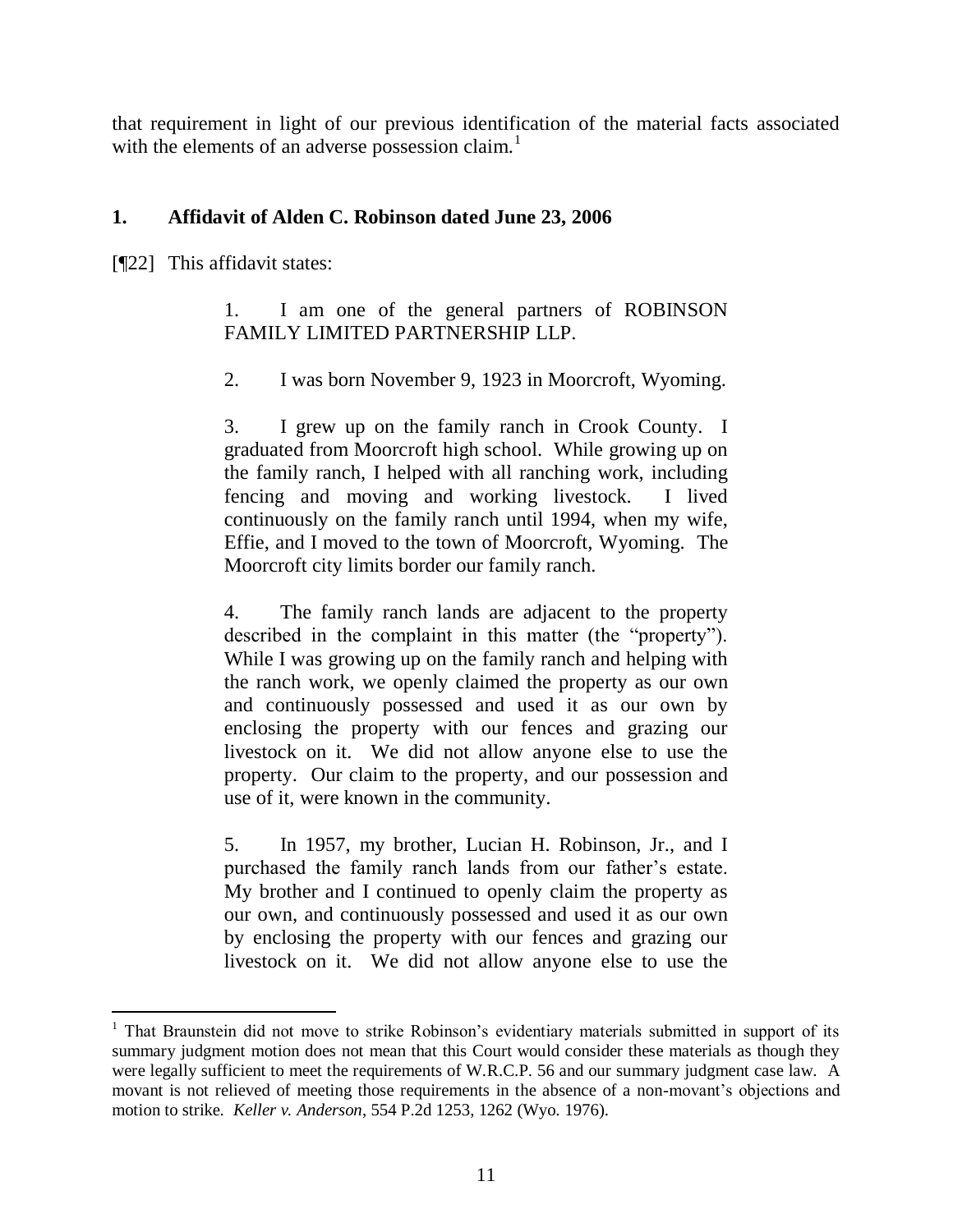property. Our claim to the property, and our possession and use of it, were known in the community.

6. I acquired my brother's one-half  $(\frac{1}{2})$  of the family ranch lands in 1961. I continued openly claiming the property as my own, and continuously possessed and used it as my own by enclosing the property with my fences and grazing my livestock on it. I did not allow anyone else to use the property. My claim to the property, and my possession and use of it, were known in the community.

7. In 1992, my wife, Effie, and I, conveyed title to the family ranch lands to our revocable trusts. Through our trusts, we continued openly claiming the property as our own, and continuously possessed and used it as our own by enclosing the property with our fences and grazing our livestock on it. We did not allow anyone else to use the property. Our claim to the property, and our possession and use of it, were known in the community.

8. Our family formed the Robinson Family Limited Partnership LLP (the "partnership") in November 2001, and my wife, Effie, and I conveyed the family ranch lands to the partnership. The partnership continued openly claiming the property as its own, and continuously possessed and used it as its own by enclosing the property with its fences and grazing its livestock on it. The partnership did not allow anyone else to use the property. The partnership"s claim to the property, and its possession and use of the property, were known in the community.

9. When the family ranch lands were conveyed, it was always my intent to include all the lands we were possessing, using, and claiming as our own, including the property. Any omission of the description of the property from the conveyances was inadvertent.

10. When paying the real estate taxes on the family ranch lands, it was always my intent to pay the taxes for all the lands we were possessing, using, and claiming as our own, including the property. The total yearly real estate tax we pay on the family ranch lands is approximately \$6467. On information and belief, the yearly real estate tax on the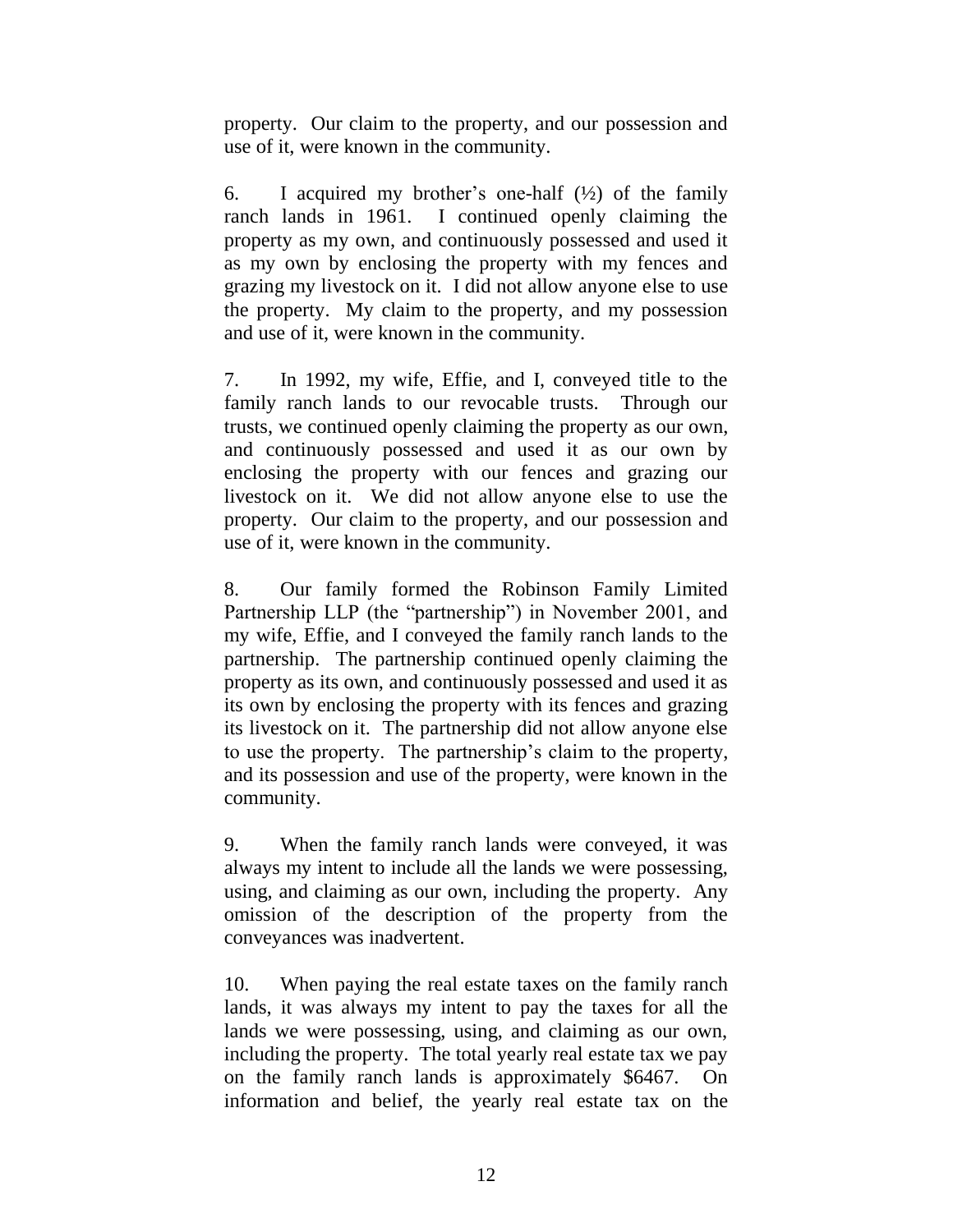property is approximately \$140. Any failure on our part to pay the real estate taxes on the property was inadvertent.

[¶23] This affidavit is insufficient in several respects. In paragraphs 4 through 8, the affiant states that for more than ten years "we" (paragraph 4), "my brother and I" (paragraph 5), "I" (paragraph 6), "our trusts" (paragraph 7), and "the partnership" (paragraph 8)

> openly claim[ed] the [disputed] property as our own, and continuously possessed and used it as our own by enclosing the [disputed] property with our fences and grazing our livestock on it. We did not allow anyone else to use the [disputed] property. Our claim to the [disputed] property, and our possession and use of it, were known in the community.

The substance of these paragraphs is virtually identical to and no more than a restatement of the principal allegation of paragraph four of Robinson"s complaint:

> Plaintiff and its predecessors in interest have had hostile, actual, open, notorious, exclusive, and continuous possession of the property under a claim of right for more than ten (10) years last past. During all of such time, plaintiff and its predecessors have enclosed the property with fence and have grazed their livestock on the property.

These affidavit paragraphs are only categorical assertions of ultimate facts without specific supporting facts. They are mere statements of the elements of an adverse possession claim, without any evidence of the specific material facts associated with those elements. For example, these paragraphs contain no specific facts describing the location, quality, and purpose (casual or intentional) of the fencing and who built it. There are no specific facts informing the Court whether the fencing surrounds only the exterior of the Robinson family ranch lands within which is located the unfenced disputed property or whether Robinson separately enclosed the disputed property within a fence. There are no specific facts describing the geographical location of the Robinson family ranch lands in relation to the disputed property. There are no specific facts informing us of the acreage of the Robinson family ranch lands. There are no specific facts explaining and describing in what ways the affiant or his family members did not allow anyone else to use the disputed property – what did they do and when. With respect to grazing livestock, there are no specific facts concerning the type and number of livestock, whether that livestock was placed on the Robinson family ranch lands and allowed to roam and stray freely onto the disputed property or whether that livestock was intentionally driven to, placed on, and purposely kept on the disputed property. There are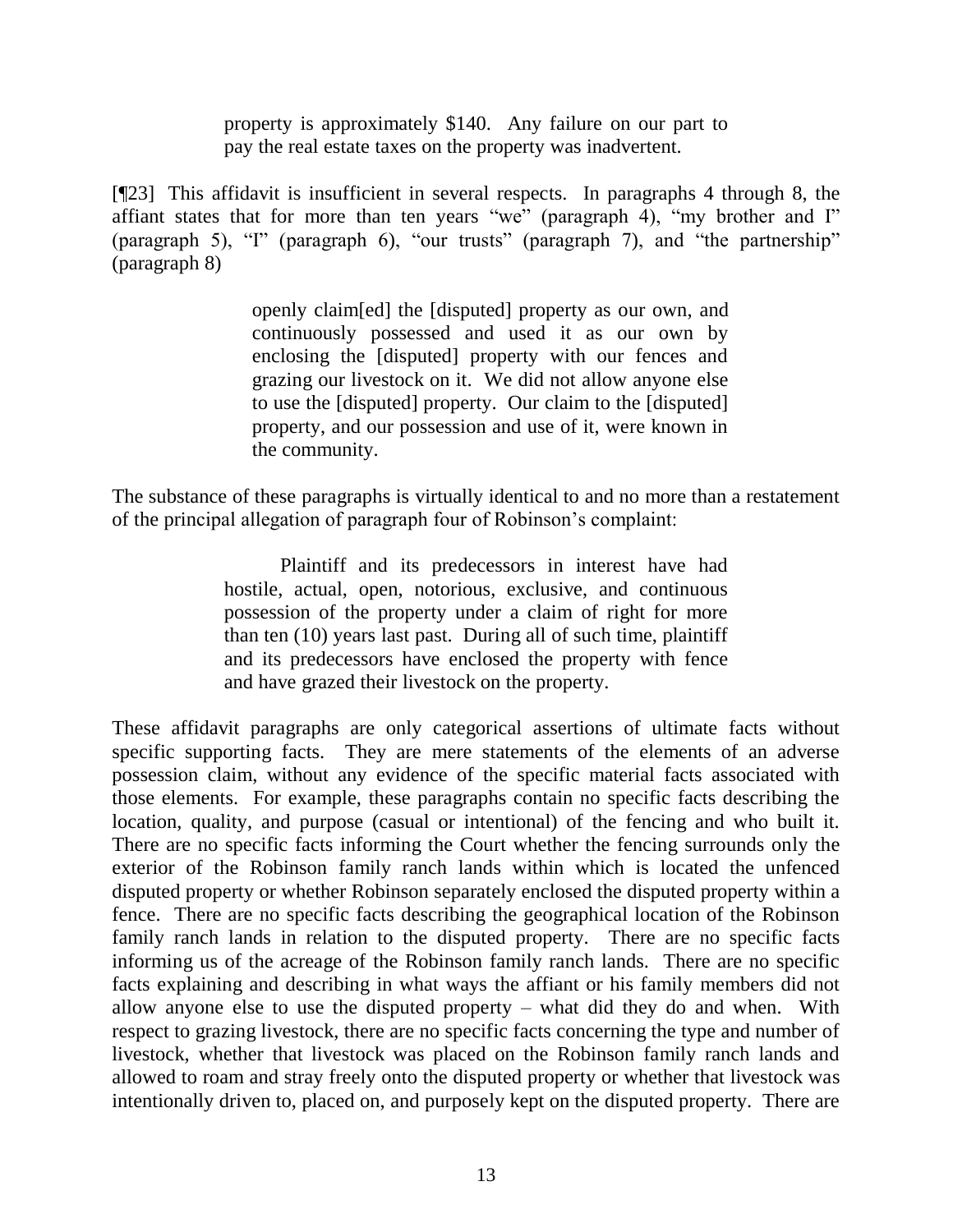no specific facts stating whether the grazing livestock were purposely placed on the disputed property each year during the full period of the growing season. The last sentence in each of the paragraphs 4 through 8, "our claim to the property, and our possession and use of it, were known in the community," is inadmissible subjective belief and opinion having no factual basis.

[¶24] In paragraph 9, the affiant refers to the conveyances of the Robinson family ranch lands but does not state that the disputed property was included in those conveyances. As we noted earlier, the failure of an adverse possession claimant and its ancestors to execute any title instruments affecting the disputed property, although they did execute title instruments affecting their deeded land, is a fact to be weighed by the trier of fact along with the other circumstances in the case. Affiant"s statements about his intent to include the disputed property in conveyances of the family ranch lands and about inadvertent omission of the disputed property's description in such conveyances are inadmissible self-serving subjective opinion.

[¶25] In paragraph 10, the affiant refers to the payment of real estate taxes on the Robinson family ranch lands, but does not state that he paid the real estate taxes on the disputed property. As we noted earlier, an adverse possession claimant's failure to pay the real estate taxes on the disputed property, while not conclusive, is a fact to be weighed along with the other circumstances in the case and tends to weaken a claim of ownership by adverse possession. Affiant"s statements about his intent to pay the taxes on the disputed property and Robinson"s "inadvertent" failure to pay those taxes are inadmissible self-serving subjective opinion.

[¶26] We hold that Alden C. Robinson's affidavit fails to show the absence of genuine issues of material fact related to Robinson"s adverse possession claim.

# **2. Affidavit of Justen T. Robinson dated June 23, 2006**

[¶27] This affidavit states:

# 1. I am one of the general partners of ROBINSON FAMILY LIMITED PARTNERSHIP LLP.

2. I was born December 11, 1964 in Gillette, Wyoming.

3. I grew up on the family ranch in Crook County. I graduated from Moorcroft high school. While growing up on the family ranch, I helped with all ranching work, including fencing and moving and working livestock. I have lived continuously on the family ranch, except for the time I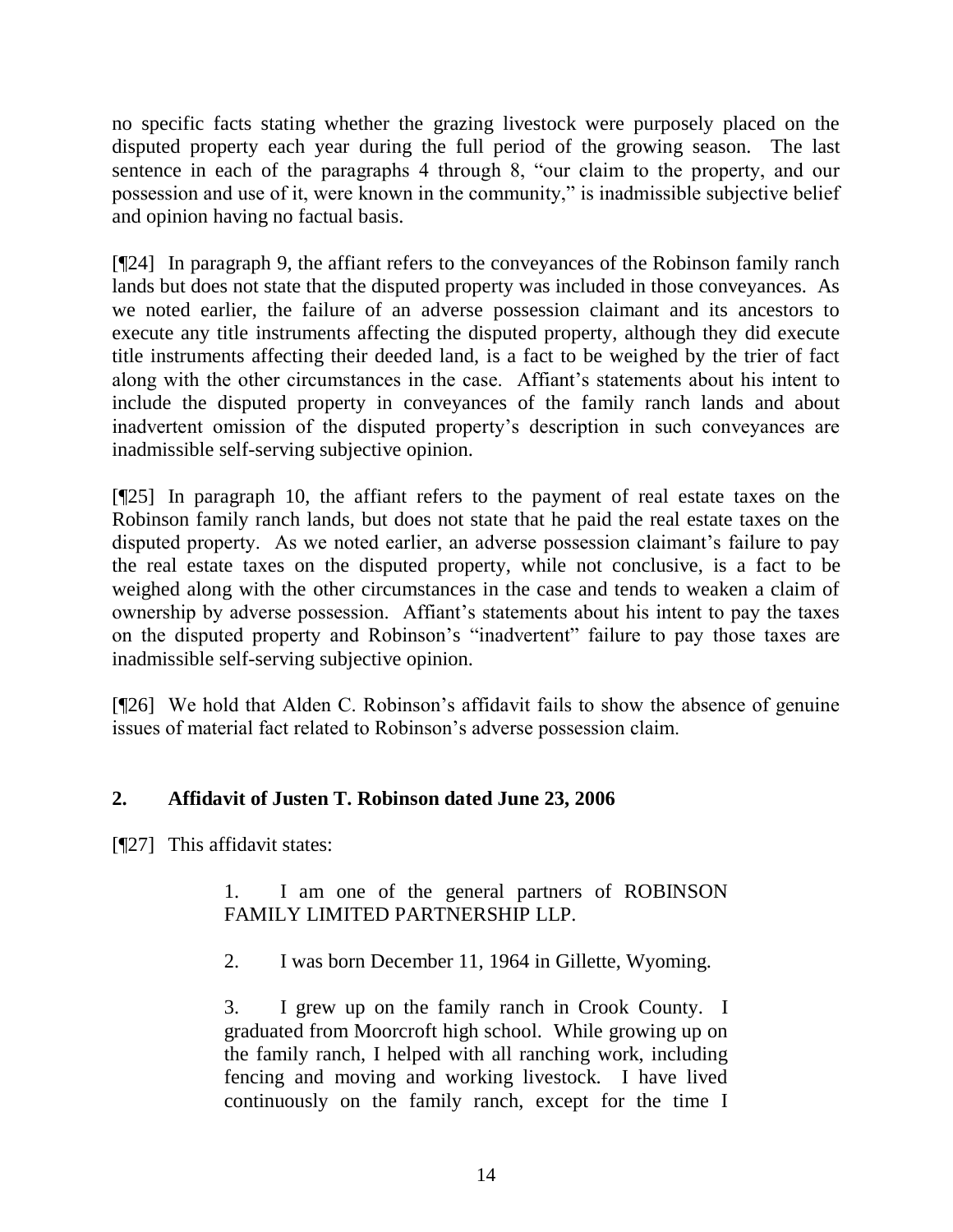attended college during the 1983-84 and 1984-85 school years.

4. The family ranch lands are adjacent to the property described in the complaint in this matter (the "property"). While I was growing up on the family ranch and helping with the ranch work, we openly claimed the property as our own and continuously possessed and used it as our own by enclosing the property with our fences and grazing our livestock on it. We did not allow anyone else to use the property, other than letting our hired man run his cows on it. Our claim to the property, and our possession and use of it, were known in the community.

5. Our family formed the Robinson Family Limited Partnership LLP (the "partnership") in November 2001, and my parents, Alden C. Robinson and Effie B. Robinson, conveyed the family ranch lands to the partnership. The partnership continued openly claiming the property as its own, and continuously possessed and used it as its own by enclosing the property with its fences and grazing its livestock on it. The partnership did not allow anyone else to use the property. The partnership's claim to the property, and its possession and use of the property, were known in the community.

6. When the family ranch lands were conveyed, it was always our intent to include all the lands we were possessing, using, and claiming as our own, including the property. Any omission of the description of the property from the conveyances was inadvertent.

7. When paying the real estate taxes on the family ranch lands, it was always our intent to pay the taxes for all the lands we were possessing, using, and claiming as our own, including the property. The total yearly real estate tax we pay on the family ranch lands is approximately \$6,467.00. On information and belief, the yearly real estate tax on the property is approximately \$140. Any failure on our part to pay the real estate taxes on the property was inadvertent.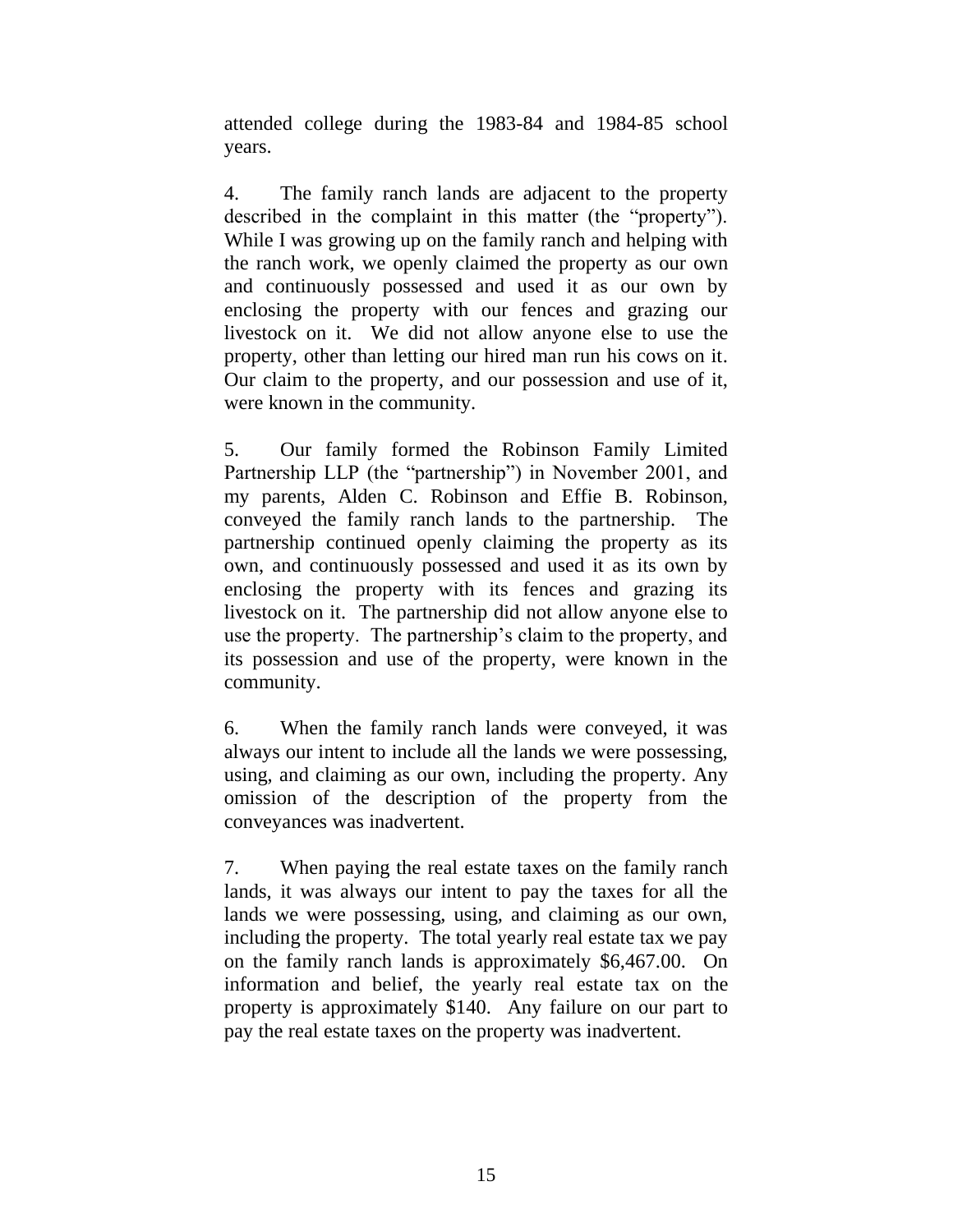[¶28] This affidavit, identical in most respects to the affidavit of Alden C. Robinson, is, like that one, insufficient for the same reasons. It, too, fails to show the absence of genuine issues of material fact related to Robinson"s adverse possession claim.

# **3. Justen T. Robinson's Second Affidavit dated November 13, 2007**

[¶29] This affidavit states:

1. I am one of the general partners of ROBINSON FAMILY LIMITED PARTNERSHIP LLP (the "partnership").

2. Since at least as far back as 1980, there has never been any production of oil or gas from the property described in the complaint in this matter (the "property").

3. The partnership caused appraisals of the family ranch lands to be conducted in 2001 and 2006 for estate planning purposes. The property is not included in the appraisals, because the appraiser used record title to determine the descriptions of the lands to be appraised.

That there has been no oil or gas production from the disputed property since at least as far back as 1980 does not show the absence of any genuine issue of material fact associated with the elements of adverse possession. Without more factual context, this statement has no legal significance.

[¶30] With respect to the family ranch land appraisals in 2001 and 2006, the affidavit is inadequate for several reasons. It fails to identify the appraiser, fails to state specific facts concerning what that unidentified appraiser did and used; and it states a conclusion without any supporting specific facts. The affiant did not attach sworn or certified copies of the appraisals or record title referred to in the affidavit. Importantly, the affiant admits that the disputed property is not included in the appraisals of the family ranch lands, which admission is a fact to be considered along with the other facts and circumstances in the case; in this respect, it joins Robinson"s failures to pay taxes on the disputed property and to include the disputed property in title instruments relating to its family ranch lands as material facts that tend to weaken a claim of ownership by adverse possession.

## **4. Affidavit of Donald D. Zacher dated October 24, 2007**

[¶31] This affidavit states: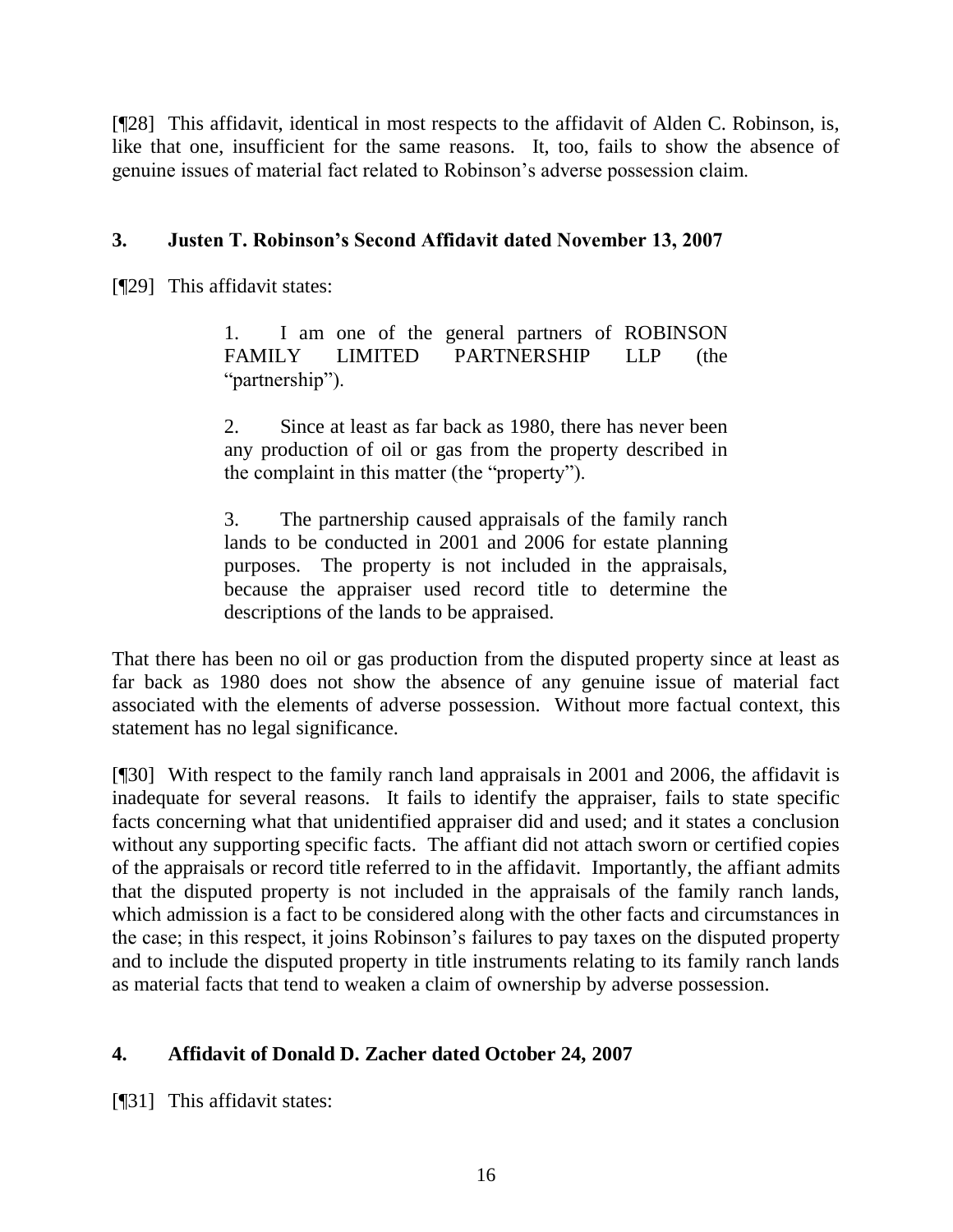1. I am a licensed abstracter in the State of South Dakota. I have been licensed in South Dakota since October 7, 1999.

2. I have 11 years experience researching and examining real property title records.

3. I am not a licensed abstracter in the State of Wyoming; however, I have three years experience researching and examining real property title records in Wyoming, including Crook County. I research and examine real property title records in Crook County on a regular basis.

4. The real property that is the subject of the complaint in this matter is described as follows (the "property"):

> **Township 49 North, Range 67 West, 6th P.M.: Section 2: E½SW¼. Section 11: NW¼. Section 14: E½NE¼; and S½ (less State Highway of 24.2 acres).**

5. I have examined the title records regarding the property in the Crook County Clerk"s Office for the time period from July 8, 1980 through March 4, 2005, which is the date the Notice of Lis Pendens was recorded in this action. The following are the only documents of record during that time period with the names of Melvin A. Braunstein, Elsie L. Braunstein, or any other person named Braunstein, on them:

> a. A June 9, 1980 Oil and Gas Lease granted by Melvin A. Braunstein and Elsie Braunstein to L R Company, with a five year term, recorded July 8, 1980 in Book 177 Photos, Page 23. A copy is attached and by this reference incorporated herein.

> b. A March 1, 1966 Right-of-Way Easement granted by E. L. Braunstein to Tri-County Electric Association, recorded May 29, 1981, in Book 184 Photos, Page 660. A copy is attached and by this reference incorporated herein.

> c. An August 8, 1995 Telephone Company Rightof-Way Easement granted by Melvin A. Braunstein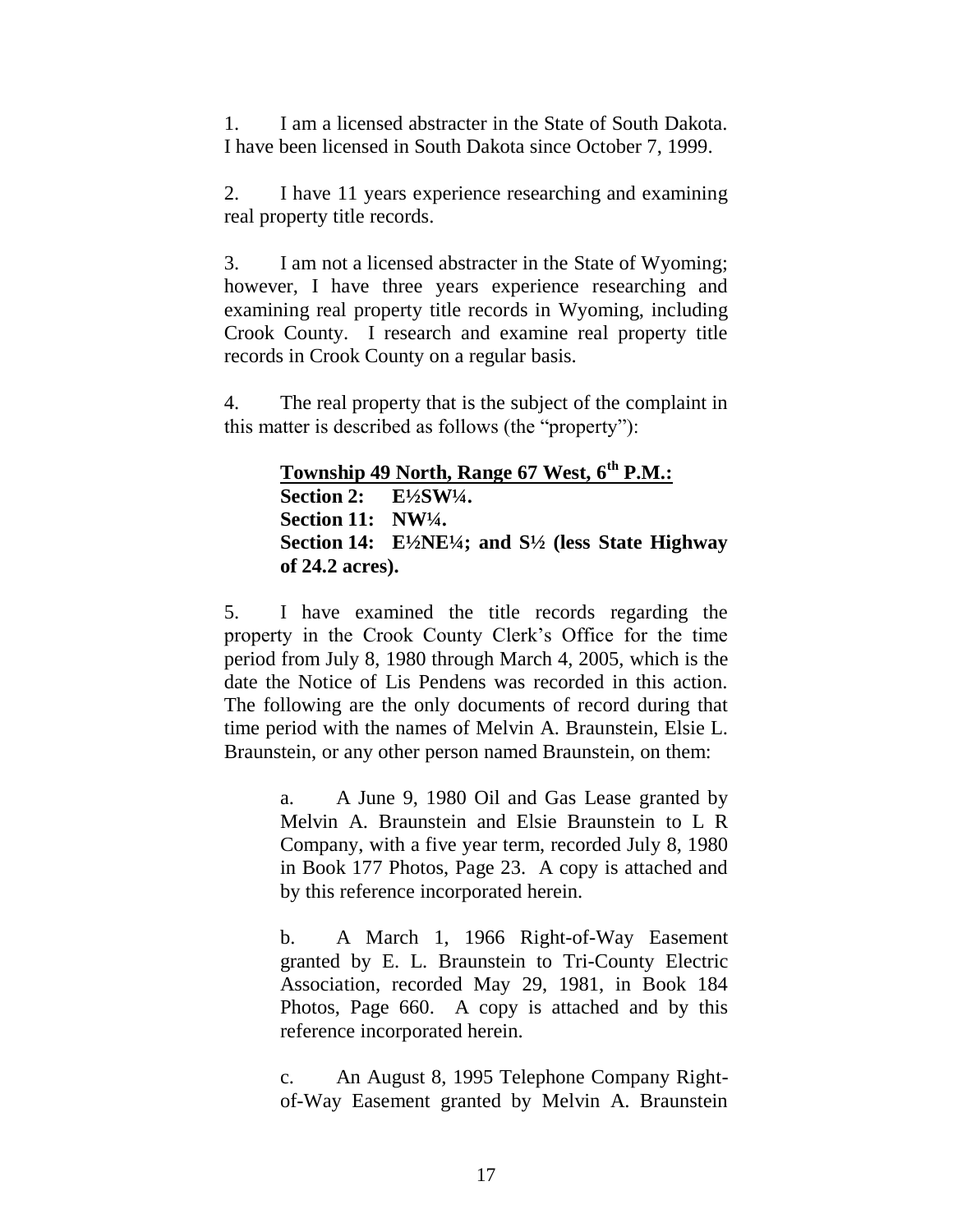and Elsie L. Braunstein to R T Communications, Inc., recorded February 11, 1997 in Book 349 Photos, Page 197. A copy is attached and by this reference incorporated herein.

[¶32] The affiant fails to state the date on which he examined the title records to which he refers. More importantly, although the affiant has attached the referenced documents to his affidavit, those documents are not sworn or certified copies as required by W.R.C.P. 56(e).

# **5. June 9, 1976, Quitclaim Deed conveying the disputed property to Melvin A. Braunstein and Elsie L. Braunstein**

[¶33] Robinson included this document in its summary judgment motion submissions, but this document is not a sworn or certified copy as required by W.R.C.P. 56(e), and no witness introduced it into the record.

## **6. Defendant Elsie L. Braunstein's Answers to Plaintiff's First Interrogatories**

[¶34] In Braunstein"s answers she testified in pertinent part that she and her husband did not cause fencing to be done on the disputed property (answer to Interrogatory No. 17); they last ran livestock or caused livestock to be run on the disputed property in March of 2005 (answer to Interrogatory No. 18); no one has ever resided on the disputed property (answer to Interrogatory No. 19); she has never traveled to and viewed the disputed property (answer to Interrogatory No. 20); her husband never traveled to and viewed the property (answer to Interrogatory No. 21); and her allegation in paragraph 3 of her counterclaim that plaintiff "keeps [you] ou[t] of possession" of the property is based on "[t]he plaintiff sued me alleging that the plaintiff owns the property and asking the court to enjoin me from entering the property" (answer to Interrogatory No. 22).

[¶35] We find nothing in these answers that shows the absence of any genuine issue of material fact associated with the elements of Robinson"s adverse possession claim.

# **7. The Robinson conveyances of the family ranch lands surrounding the property**

[¶36] Robinson included these documents in its summary judgment motion submissions, but these documents are not sworn or certified copies as required by W.R.C.P. 56(e), and no witness has introduced them into the record.